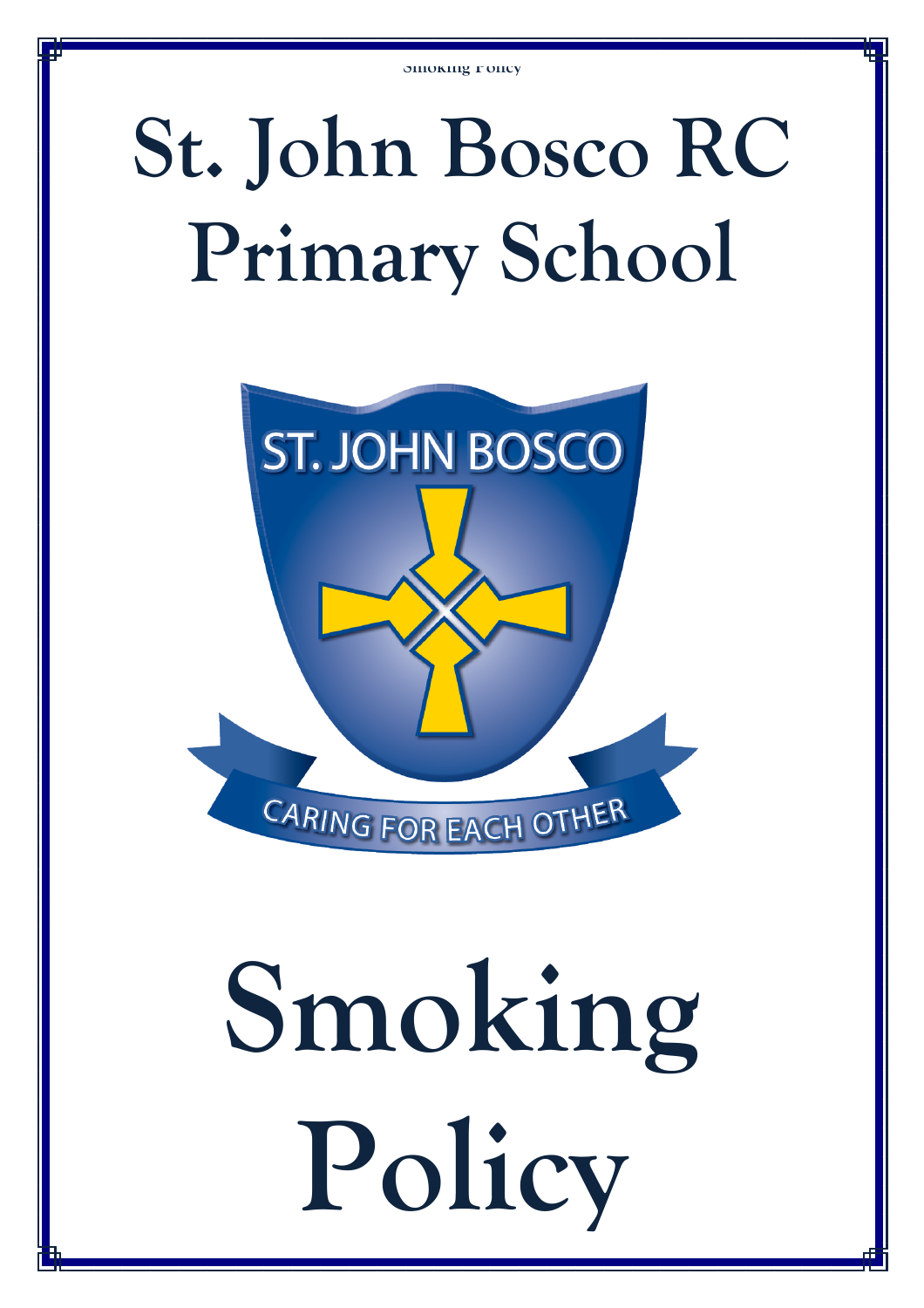**Smoking Policy** 

### **CONTENTS**

#### **Policy**

- Introduction
- Rationale

#### **Sections**

- **1.** Aims and Objectives
- **2.** Organisation
- **3.** Staff
- **4.** Visitors
- **5.** Parents and Carers
- **6.** Children
- **7.** Communicating the Policy
- **8.** Monitoring and Review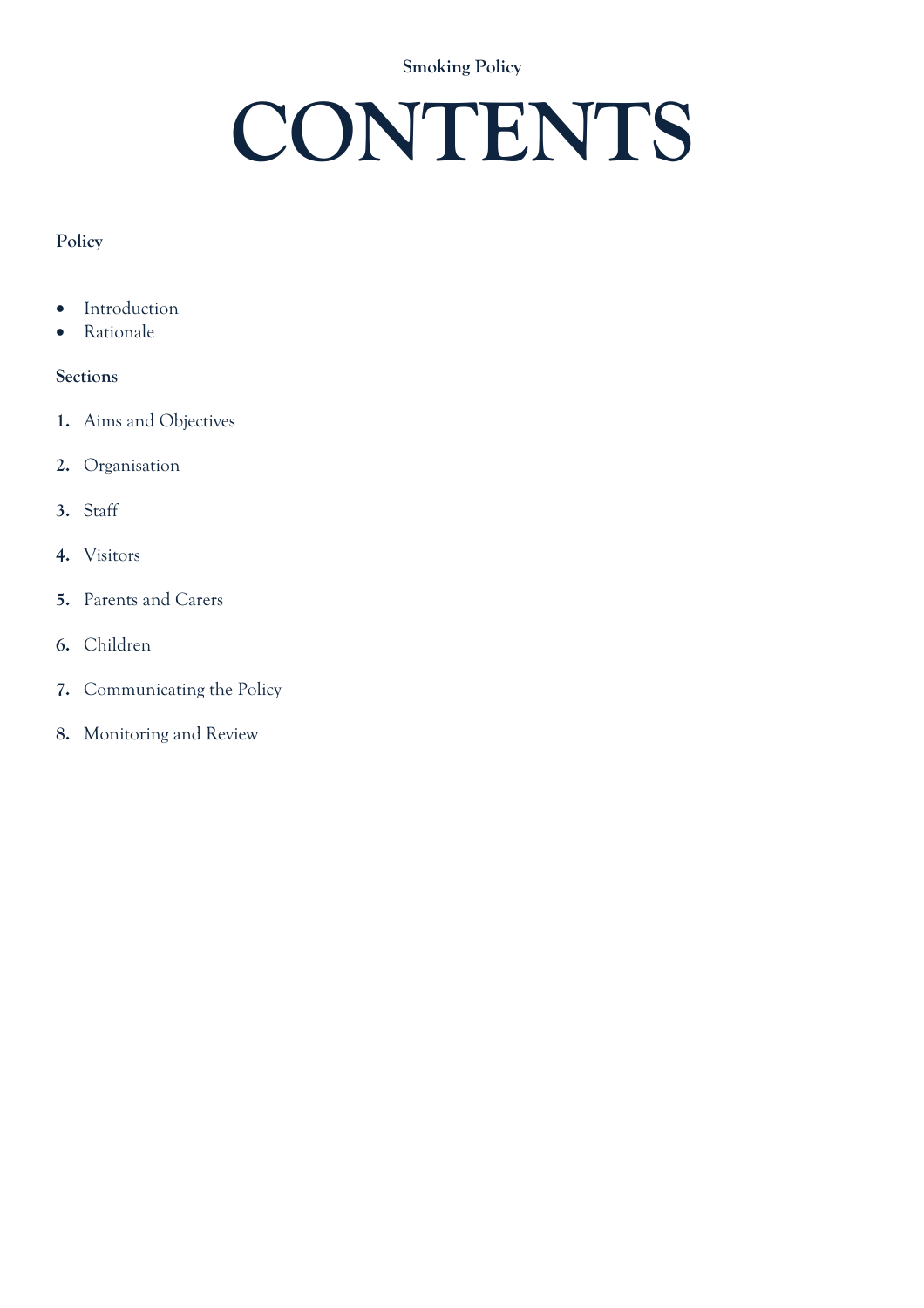#### **INTRODUCTION**

At St John Bosco RC Primary School we believe that smoking is harmful to health, and so we strongly discourage our children from smoking. Consequently, the school site is a non-smoking establishment. This includes the use of E-Cigarettes.

St. John Bosco School regards itself as a health-promoting organisation. It recognises that staff act as role models for pupils in all aspects of school life, including health promotion. In light of the evidence that second hand smoke causes damage to health this policy has been implemented to:

- Protect the staff, children and young people and visitors from the effects of tobacco smoke.
- Acknowledge the educational role of the organisation in discouraging children and young people from starting to smoke.

#### **RATIONALE**

Research shows that almost a quarter of all young people are regular smokers by the age of 15. Almost all adult smokers took up the habit when they were children. About 450 children a day take up the habit. Smoking is regarded by the medical profession as the major cause of many illnesses. Smoking is the single most preventable cause of premature death and ill health in our society. It is estimated that approximately 120,000 smokers a year 3 die in the UK because of their smoking habit. Passive smoking – breathing other people's tobacco smoke – is also potentially fatal. It has been shown to cause lung cancer, as well as many other illnesses, in non-smokers. Children are particularly vulnerable to the effects of second hand smoke and smoking is harmful to the unborn babies of mothers who smoke. Schools have a major role to play in working towards non-smoking being seen as the norm in society. For all these reasons, our school does all it can to discourage children from smoking, and to educate them, so that they grow up to lead a healthy lifestyle.

#### **1. AIMS AND OBJECTIVES**

We aim to:

- help children know and understand the dangers of smoking, and the harmful effects that smoking can have on their bodies;
- provide children with the knowledge and information necessary for them to make responsible choices in relation to smoking;
- equip children with the social skills that enable them to resist the pressure to smoke, either from their peer group, or from society in general.

#### **2. ORGANISATION**

We teach children about the dangers of smoking as part of their personal, social and health education (PSHE) programme, with advice and support from the Health Authority. As well as teaching the children about the effects that smoking has on the body, we engage them in discussions about the reasons why people start to smoke, and what they themselves might do if other people encourage them to try cigarettes. Staff lead all such discussions in a sensitive manner. They encourage the children to explore the views of other people, and to reflect on their own personal convictions with regard to smoking. While we explain that it is illegal to sell cigarettes to people under sixteen years of age, our aim is to help the children make their own decision not to smoke simply because they believe it is the wrong lifestyle to choose.

The dangers of smoking sometimes arise as an issue in science lessons at Key Stage 2, when children learn about the way substances affect the body, e.g. when we teach them about how medicines can help the body. When such an issue arises, staff deal with it in context, and answer the children's questions to the best of their ability, taking care to explain that smoking is dangerous, and should be avoided. Parents may view any of the smoking-related teaching materials that we use in our school.